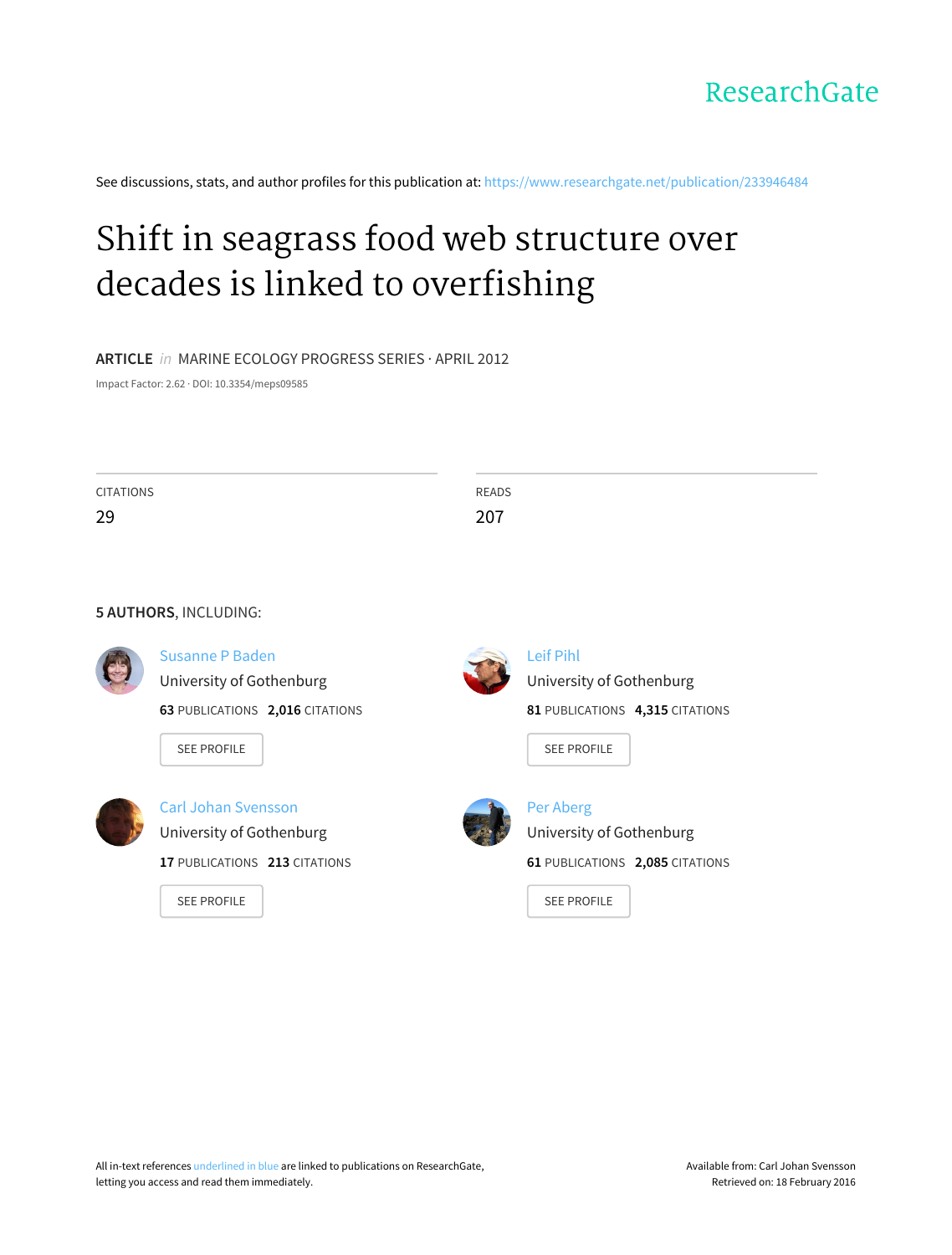This authors' personal copy may not be publicly or systematically copied or distributed, or posted on the Open Web, except with written permission of the copyright holder(s). It may be distributed to interested individuals on request.

**Vol. 451: 61–73, 2012**

**MARINE ECOLOGY PROGRESS SERIES Mar Ecol Prog Ser** VOL 451: 01-73, 2012<br>doi: 10.3354/meps09585 **Published April 11**<br>Mar Ecol Prog Ser **Published April 11** 



# **Shift in seagrass food web structure over decades is linked to overfishing**

Susanne Baden<sup>1,\*</sup>, Andreas Emanuelsson<sup>1,2</sup>, Leif Pihl<sup>1</sup>, Carl-Johan Svensson<sup>3</sup>, **Per Åberg3**

**1 Department of Marine Ecology, University of Gothenburg, Kristineberg, 451 78 Fiskebäckskil, Sweden 2 SIK − Swedish Institute for Food and Biotechnology, 40229 Gothenburg, Sweden 3 Department of Marine Ecology, University of Gothenburg, 405 30 Gothenburg, Sweden**

ABSTRACT: Empirical field studies in seagrass have revealed that overgrowth by filamentous algae which reduces seagrass growth can be explained by a top-down cascading effect caused by declines in top predators, which is enforced by eutrophication. On the Swedish west coast, 60% of the seagrass has disappeared since the 1980s. We hypothesised that overfishing, responsible for a >90% decline in the cod stock, and the 4 to 8 times increase in nutrient load since the 1930s have altered the seagrass structure and function during recent decades. We used quantitative samples from the 1980s and 2000s and analysed the trends in abundance of the 4 feeding guilds: top predatory fish, intermediate predatory fish, crustacean omnivores and mesoherbivores. Since the 1980s, the commercial catch of gadoids on the Swedish west coast has decreased by >90%, and here we found that the biomass of top predators (gadoids and trout) that forage in seagrass has decreased by approximately 80%. In contrast, the biomass of intermediate predatory fish (gobids and sticklebacks) has increased 8 times during summer and 11 times during autumn, while mesoherbivores (idoteids and gammarids >7 mm) have more or less disappeared from the seagrass bed. We thus found clear evidence that a shift in seagrass food web structure has taken place over the last 3 decades. Combining these findings with our recent empirical results from field cage experiments in the Skagerrak seagrass, where we manipulate top-down and bottom-up regulation, we conclude that lack of grazers in concert with eutrophication most likely contributed to the overgrowth by filamentous algae and disappearance of the seagrass on the Swedish west coast.

KEY WORDS: Food web structure · Overfishing · Eutrophication · Seagrass

*Resale or republication not permitted without written consent of the publisher*

# **INTRODUCTION**

Seagrass meadows are globally widespread and recognised as productive and diverse coastal marine ecosystems. Seagrass habitats alter near-shore hydrodynamics, prevent coastal erosion and have invaluable connectivity to nearby habitats by providing food, shelter and nursery areas for migratory and stationary invertebrates and fish (reviewed by Orth et al. 2006, Rönnbäck et al. 2007, Duarte et al. 2008). Seagrasses are estimated to cover a minimum area of around  $1.8 \times 10^5$  km<sup>2</sup> worldwide (Green & Short 2003),

and the global economic value of ecosystem goods and services provided by seagrass/algae beds has been conservatively estimated to be double that of forests (Costanza et al. 1997). Human activities have altered seagrass ecosystems, with the worldwide distribution of seagrasses decreasing by 29% over the last 140 yr, and 58% of the remaining documented seagrass meadows is in decline (Waycott et al. 2009).

*Zostera marina* L. (eelgrass; hereafter *Zostera)* is a species of seagrass widely distributed along the Atlantic and Pacific coasts of the northern hemisphere extending into the Arctic, as well as the Baltic Sea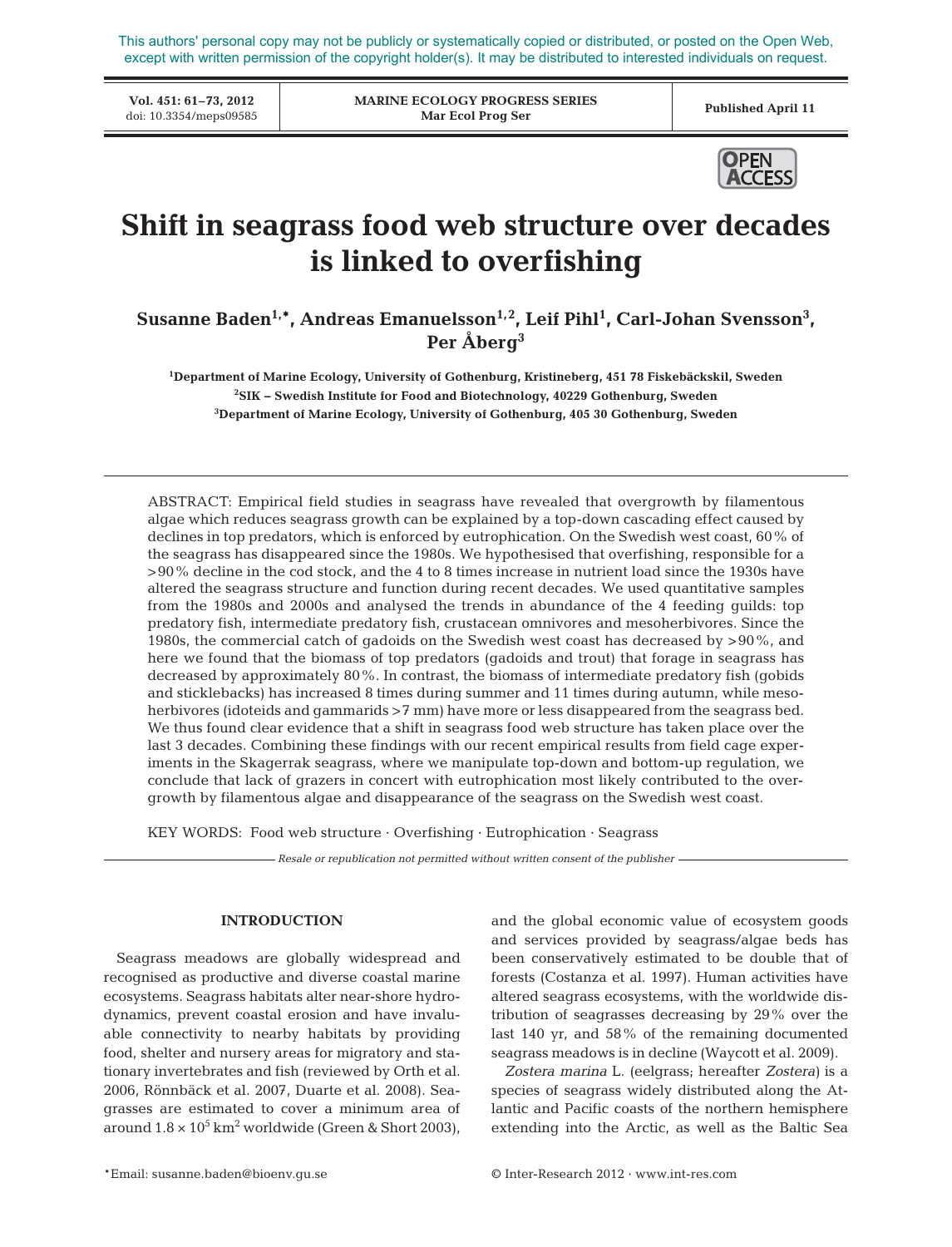(den Hartog 1970). The areal extent of *Zostera* along the Swedish west coast has declined by 60% since the mid-1980s (Baden et al. 2003). Although the distribution may vary inter-annually by about  $\pm 5\%$ , a largescale long-term decline has been confirmed (Nyqvist et al. 2009). The most likely mechanisms responsible for the loss of *Zostera* are increased phytoplankton production, turbidity and overgrowth of epiphytic and filamentous ephemeral algae that out-compete the seagrasses for light and water column nutrients (McGlathery 1995, Hauxwell et al. 2001). In the early 1980s, the coverage of filamentous algae in the *Zostera* meadows of the Swedish west coast was sparse (Baden & Pihl 1984). During the past 25 yr, however, mats of filamentous algae dominated by *Ulva* species (syn. *Enteromorpha)* have increased in terms of both distribution and biomass in shallow coastal areas, including in *Zostera* beds along the Swedish west coast (Pihl et al. 1999, Jephson et al. 2008, Karlsson 2009). In addition, the decomposition of such algae leads to hypoxia and the production of hydrogen sulfide. The combination of low oxygen and intrusion of sulfide in seagrass is suggested as a key factor for sudden die-off (Holmer & Bondgaard 2001, Borum et al. 2005). The sulfur content in seagrass may thus work as a biomarker of oxygen-stressed plants, and Holmer et al. (2009) found high sulfur contents in *Zostera* plants from the Swedish west coast.

A surplus of nutrients is often suggested as the main reason for increased primary production (eutrophication) leading to loss of seagrass (reviewed by Hauxwell et al. 2003). However, overfishing may also have an indirect effect on seagrass survival through the initiation of trophic cascades. When top predators are removed, intermediate and small predators in crease in number and reduce the abundance of their main food items within the mesograzer group (e.g. small herbivorous amphipods, gastropods and harpacticoids), causing an easing of grazing pressure and a subsequent increase in nuisance algae (e.g. Heck et al. 2000, Jackson et al. 2001, Burkepile & Hay 2006). Experiments have demonstrated that enhanced nutrient loading alone has little negative effect on seagrass growth when natural populations of mesoherbivores are present (Duffy & Hay 2000, Hughes et al. 2004, Valentine & Duffy 2006).

Recent correlative analyses have demonstrated that overfishing of top predators may have resulted in changes to food web structure in the Northwest Atlantic (Frank et al. 2005) and Baltic pelagic ecosystems (Harvey et al. 2003, Österblom et al. 2007, Casini et al. 2008), which may partly explain the general increase in primary production observed in

these systems. Similar to the NW Atlantic and Baltic situations, large-scale declines in the abundance of top predatory gadoid species have also been documented on the Swedish west coast bordering the Skagerrak and Kattegat Sea, presumably as a result of overfishing [\(Svedäng & Bardon 2003\).](https://www.researchgate.net/publication/229867029_Cod_Gadus_morhua_L_populations_as_behavioural_units_Inference_from_time_series_on_juvenile_abundance_in_the_eastern_Skagerrak?el=1_x_8&enrichId=rgreq-ca7b42cb-9a88-4b99-9a41-24b94e2b5814&enrichSource=Y292ZXJQYWdlOzIzMzk0NjQ4NDtBUzoxMDQ5MjI3NDE3Mzk1MzRAMTQwMjAyNjkzOTcyOQ==) In contrast to the documented overfishing of gadoid populations along the Swedish west coast, a stable population of mixed-sized cod is still present in the Öresund (the entrance to the Baltic), where no trawling has been allowed since the 1930s due to the dense commercial traffic (Lindegren et al. 2010, Svedäng 2010).

Concurrently, the nutrient load to Swedish coastal waters has increased 4 to 8 times since the 1930s and 2 to 3 times since the mid-1960s (Rosenberg et al. 1990, Boesch et al. 2008). The combined effect of these dramatic changes to the ecosystem has likely caused the observed increase in phytoplankton production and the decreased depth distribution of macro algae (Rosenberg et al. 1990, Andersson & Andersson 2006).

Trophic cascades in *Zostera* meadows have been investigated empirically on the Swedish west coast by cage experiments simultaneously manipulating levels of nutrients, predators and grazers. These experiments showed that an increased level of nutrients in concert with added intermediate predators resulted in a decreased abundance of grazers, increased bloom of filamentous algae and decreased growth of seagrass (Moksnes et al. 2008, Baden et al. 2010). Thus, processes that have caused changes to food web structure can be partly responsible for the overgrowth of seagrass by filamentous algae and subsequent extensive seagrass loss on the Swedish west coast.

Correlative and empirical studies provide a good indication of possible scenarios taking place in seagrass ecosystems, but is still a great demand for data that enable a historical comparison of events at different trophic levels. Here we compared quantitative data of 4 feeding guilds: top predatory fish, intermediate predatory fish, crustacean omnivores and meso herbivores (>7 mm), in *Zostera* meadows on the Swedish west coast sampled during the 1980s and 2000s. We hypothesised that overfishing of top predators (mainly gadoids) led to an increased dominance of intermediate predators (small fish and crusta ceans) that has itself reduced mesoherbivore density in *Zostera* ecosystems of the Skagerrak. To fortify this hypothesis, we would expect to find fewer intermediate predators and more mesoherbivores in the less disturbed Öresund region where top predators are still abundant.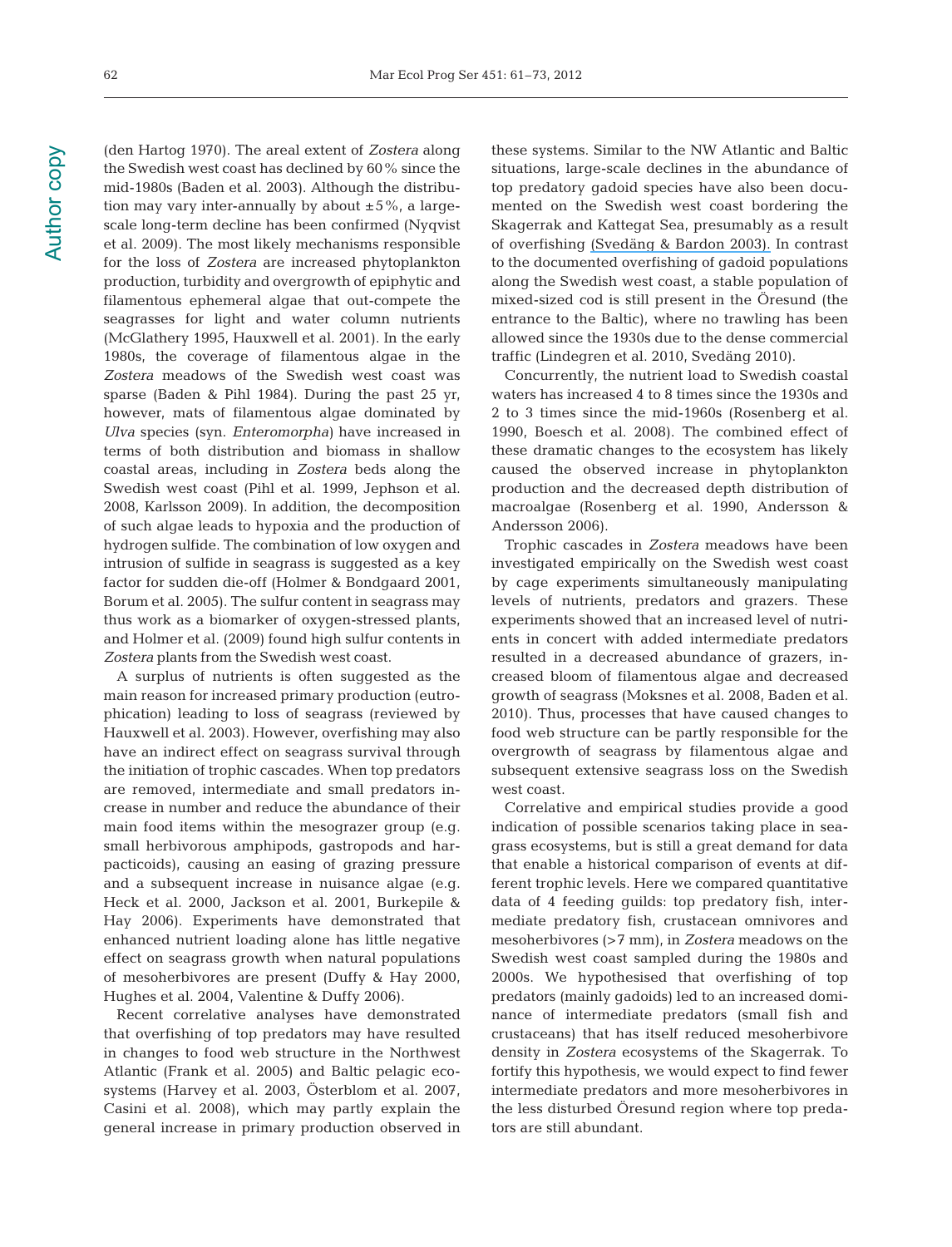Table 1. Studies included in the historical comparison for each feeding guild of *Zostera marina*, showing sampling year, season (S: summer, A: autumn), sampling method (GN: gill net, DT: drop trap, BS: beach seine, DB: diving bag) and location (A−I are 9 different sites located on the Swedish NW coast; J is in the Öresund)

| Trophic group          | Year | Season         | Sampling<br>method | Location         | No. replicates<br>per sampling<br>and location | Source                         |
|------------------------|------|----------------|--------------------|------------------|------------------------------------------------|--------------------------------|
| Top predatory fishes   | 1979 | $\mathbf{A}$   | GN                 | F                | $\mathbf{1}$                                   | Pihl (1982)                    |
|                        | 1980 | S              | <b>GN</b>          | F                | 2                                              | Pihl (1982)                    |
|                        | 1980 | A, A           | GN                 | F                | 3                                              | Pihl (1982)                    |
|                        | 2000 | А              | <b>GN</b>          | F                | $\mathbf{1}$                                   | L. Pihl unpubl.                |
|                        | 2001 | А              | <b>GN</b>          | $\mathbf F$      | $1\,$                                          | L. Pihl unpubl.                |
|                        | 2002 | $\mathbf{A}$   | <b>GN</b>          | F                | $\mathbf{1}$                                   | L. Pihl unpubl.                |
| Intermediate predatory | 1982 | S, A           | DT                 | A,B,C            | 10                                             | Baden & Pihl (1984)            |
| fishes                 | 1985 | $\overline{A}$ | DT                 | B                | 5                                              | S. Baden & L. Pihl unpubl.     |
|                        | 1988 | S, A           | DT                 | A, B             | 10                                             | L. Pihl unpubl.                |
|                        | 1990 | S, A           | DT                 | A,B              | 10                                             | L. Pihl unpubl.                |
|                        | 2001 | А              | <b>BS</b>          | A, D, E, G, H, I | $\mathbf{1}$                                   | L. Pihl et al. unpubl.         |
|                        | 2004 | S              | <b>BS</b>          | A,B,C            | $\overline{2}$                                 | Pihl et al. (2006)             |
|                        | 2008 | S              | DT                 | B,D              | 10                                             | Present study                  |
|                        | 2008 | A              | DT                 | B                | 10                                             | Present study                  |
|                        | 2008 | S              | <b>BS</b>          | B,D              | 2                                              | Present study                  |
|                        | 2008 | А              | <b>BS</b>          | B                | $\overline{2}$                                 | Present study                  |
|                        | 2008 | S              | <b>BS</b>          | $\overline{J}$   | $\overline{2}$                                 | Present study                  |
| Omnivore crustaceans   | 1982 | S, A           | DT                 | A,B,C            | 10                                             | Baden & Pihl (1984)            |
|                        | 1985 | A              | DT                 | B                | 5                                              | S. Baden & L. Pihl unpubl.     |
|                        | 1988 | S, A           | DT                 | A,B              | 10                                             | L. Pihl unpubl.                |
|                        | 1990 | S, A           | DT                 | A,B              | 10                                             | L. Pihl unpubl.                |
|                        | 2004 | А              | $DB$               | B.D              | 6                                              | Jephson et al. (2008)          |
|                        | 2008 | S              | DT                 | B.E              | 10                                             | Present study                  |
|                        | 2008 | A              | DT                 | B                | 10                                             | Present study                  |
| Mesoherbivores         | 1982 | S, A           | DT                 | A, B, C          | 10                                             | Baden & Pihl (1984)            |
| (idoteids)             | 1985 | $\mathbf{A}$   | DT                 | B                | 5                                              | S. Baden & L. Pihl unpubl.     |
|                        | 1988 | S, A           | $DB$               | A,B              | 10                                             | L. Pihl unpubl.                |
| Mesoherbivores         | 1985 | S              | $DB$               | $\mathcal{C}$    | 5                                              | S. Baden & L. Pihl unpubl.     |
| (gammarids)            | 1986 | S              | $DB$               | A, C             | 10                                             | Baden (1990, unpubl.)          |
|                        | 1986 | А              | $DB$               | $\mathcal{C}$    | 10                                             | Baden (1990, unpubl.)          |
| Mesoherbivores         | 1997 | S              | $DB$               | B, C, E          | 6                                              | S. Baden & L. Gerhardt unpubl. |
| (idoteids & gammarids) | 2004 | $\mathbf{A}$   | $DB$               | B, D             | 5                                              | Baden et al. (2010, unpubl.)   |
|                        | 2008 | S, A           | $DB$               | B,E              | 10                                             | Present study                  |
|                        | 2008 | S              | $DB$               | J                | 6                                              | Present study                  |

# **MATERIALS AND METHODS**

# **Study area**

The investigation was carried out in *Zostera marina* meadows of 1 to 2 ha in size and water depth of 1 to 2.5 m in the outer part of Gullmarsfjord, Koljöfjord and Brofjord on the Swedish northwest coast (~58°14' N, 11° 24' E) within a 30 × 30 km area. *Zos tera* appears in May, and all leaves disappear in winter. The area has a tidal range of 0.2 m. Water temperatures vary from 10 to 15°C in spring and autumn and are around 20°C in summer. Surface salinity varies between 15 and 25 ppt, and the sediment is muddy (for details see Baden & Pihl 1984, Jephson et al. 2008).

#### **Study period and method**

All samplings used for this historic comparison were carried out under the supervision of 2 of the authors (S. Baden and L. Pihl), minimising variance in use of equipment (Table 1). Quantitative (drop trap and bag trap) and semi-quantitative (gill net and beach seine) samples of top predatory fish, intermediate predatory fish, crustacean omnivores and mesoherbivores were taken in *Zostera* meadows in June/July (hereafter 'summer') and September/October (hereafter 'autumn'). Samples were collected during the periods 1979 to 1990 (hereafter '1980s') and 2000 to 2008 (hereafter '2000s'), and the data were analysed for temporal trends (see Tables 1 & 2). In 2008, quantitative diving bag and semi-quantitative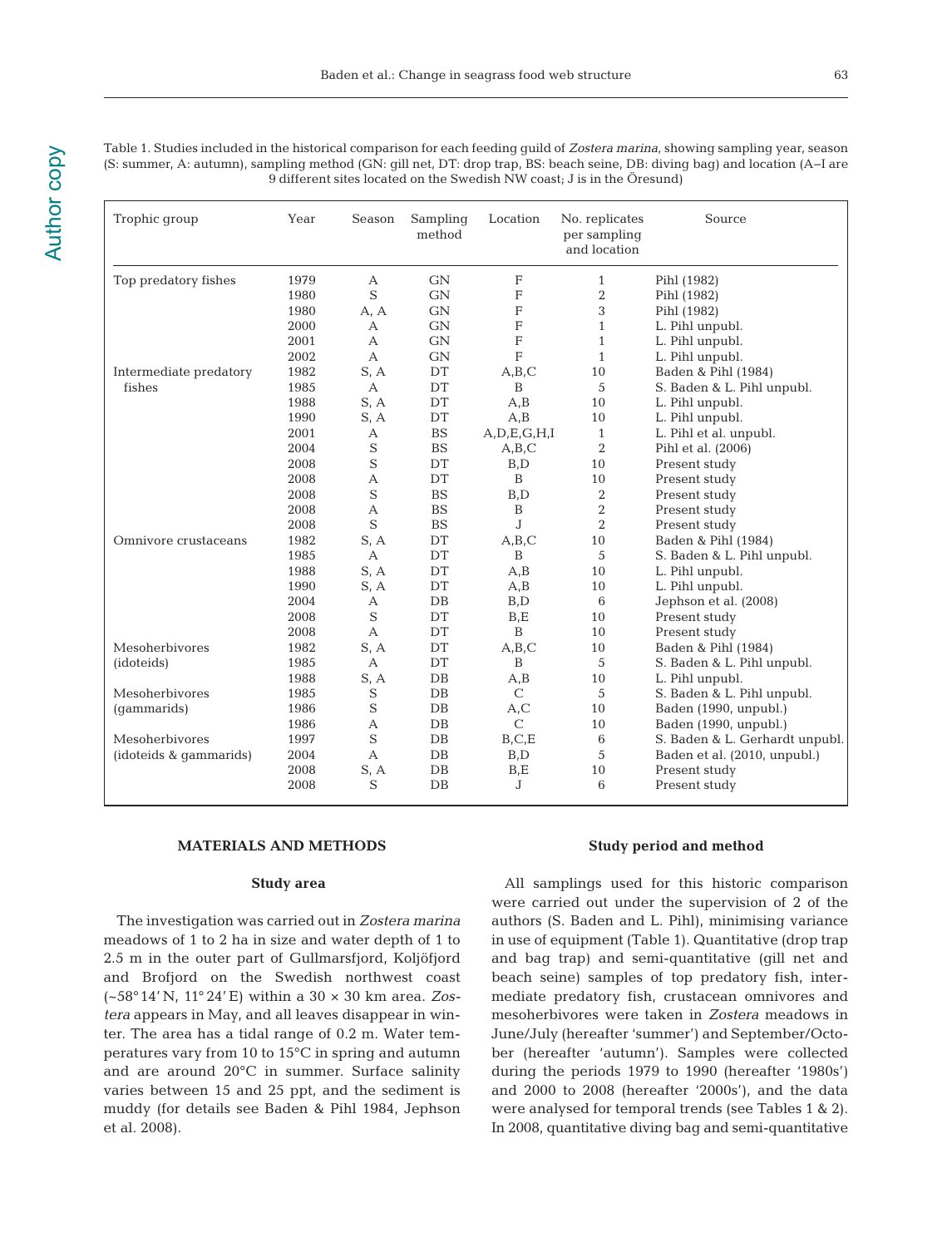64

(beach seine) samples were also collected in 2 *Zostera* meadows in the Öresund region of southern Sweden (55° 53' N, 12° 42' E; Table 1).

Abundance and biomass data are presented for predatory fish as catch per effort per night for 2 ha, and as individuals and weight per  $m<sup>2</sup>$  for intermediate predatory fish, crustacean omnivores and mesoherbivores. Biomass is given as g wet weight (wet wt) for all groups. Some historical data were originally reported as dry weight or ash-free dry weight and were therefore converted into wet wt using calibration factors taken from Baden & Pihl (1984), Rumohr et al. (1987), and Baden (1990).

#### **Sampling gear**

The gill net (GN) used for sampling top predatory fish was a monofilament survey net (36 m long, 1.5 m high) containing 12 different mesh sizes (3 m sections of meshes ranging from 6.25 to 75 mm randomly dis tributed in each net; Pihl 1982, Nyberg & Degerman 1988). On each sampling occasion, 5 nets were used, with fishing taking place in calm weather and overnight (8 h) in *Zostera* meadows at 1.5 m depth. After capture, all fish were enumerated, measured and weighed in the field.

The beach seine (BS) used for sampling intermediate predatory fish was 40 m long, 3.7 m high and had a mesh size of 10 mm (stretched mesh size 15 mm) in the arms and 5 mm in the central section. The BS prototype was constructed in Norway for semi-quantitative sampling of intermediate predators larger than about 40 mm and has been used in more than 250 locations on the southern Norwegian coast on a yearly basis since 1919 (Johannesson & Sollie 1994). The BS was launched from a small motorboat reversing in a semi-circle while the net was unfolded into the water. The seine was then towed by two 30 m ropes to the shore, and followed by a snorkeler who ensured that the seine followed the seabed. On the shore, fish were sorted, counted and released. Before release, a subsample of about 20 individuals of the dominant species was placed on ice before being deep-frozen at the end of the day. In the laboratory, length and weight were analysed, and during 2008, we also investigated the food choice of 3 interme diate predatory fish species. The effective coverage area was estimated to be around  $300 \pm 50$  m<sup>2</sup>, with this figure calculated as the seine, approximated as a semi-circle, plus the pull area in the *Zostera* meadows. In this study, the additive pull area was relatively small, but can be made larger to cover greater areas of *Zostera* meadows (e.g. 500 m<sup>2</sup> in Pihl et al. 2006).

A drop trap (DT) is considered to be a high-precision quantitative method for sampling of mobile epifauna, including intermediate predators, omnivore crustaceans and mesoherbivores larger than about 10 mm (Pihl & Rosenberg 1982, Baden & Pihl 1984). In each meadow, around 10 random samples were taken using a 1.5 m high open DT with a base area of  $0.5 \text{ m}^2$ . The trap consists of an aluminium frame with a 1 mm mesh nylon net inserted into the upper metre of each side. The DT was released from a boat and the animals recovered with a 1 mm mesh hand net fixed to a 3 m handle (Baden & Pihl 1984).

The bag trap (BT) encloses all herbivores >0.2 mm including invertebrate omnivores of 30 to 40 mm but is not an appropriate gear for fast-swimming fish. The BT was used by divers and was composed of a bag (mesh size 0.2 mm, height 1.0 m) with a quadratic steel frame measuring  $0.12 \text{ m}^2 (0.35 \times 0.35 \text{ m})$ forming the opening. The trap was carefully lowered over the *Zostera* and the shoots cut at the bottom. Six to 10 samples were taken randomly in each bed, immediately put on ice and later frozen before undergoing analysis in the laboratory. The bag sampling method is considered quantitative and suitable for herbivores >0.2 mm (Baden 1990, Jephson et al. 2008, S. Baden et al. unpubl. data).

During the 1980s, gammarid and idoteid crustaceans were not consequently sampled simultaneously. Means of gammarid and idoteid abundance and biomass were therefore summed and used as total mesoherbivore measurements (Fig. 1). Hence these samples were not used in statistical comparative analyses (Table 2).

#### **Correlation between DT and BS**

Intermediate fish predators were caught by DT during the 1980s and BS during the 2000s. To be able to accurately compare the results of early DT sampling (1982, 1988 and 1990) with later BS sampling (2001, 2004 and 2008), a simultaneous comparison of these 2 methods was carried out in 2 *Zostera* meadows on 3 occasions between June and October of 2008. On each occasion, 2 BS and 10 DT samples were taken in each meadow. Gear inter-calibration factors between BS and DT samples were calculated for all shared species by normalising both DT and BS data to abundance per  $m<sup>2</sup>$  and calculating the ratio (DT:BS) in terms of sampled species density for the 2 methodologies. The results of this comparison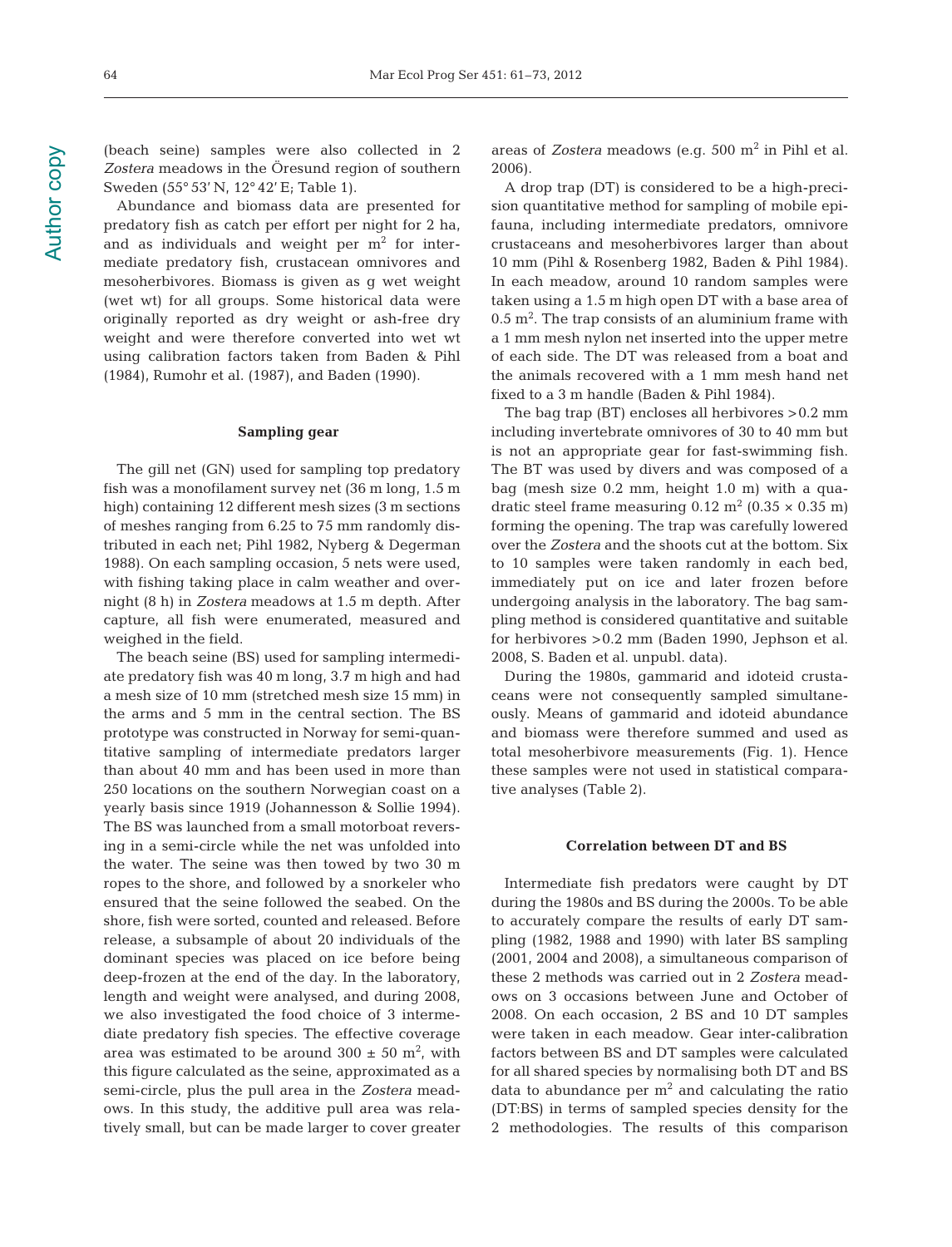showed that DTs were more efficient for sampling crab (at densities 2 orders of magnitude higher compared to BS), shrimp (densities 1 order of magnitude higher compared to BS) and fish species (densities in the same order of magnitude but about 3 times higher compared to BS). The difference in sampling efficiency between the gears depends mainly on the size and behaviour of animals. For instance, many



Fig. 1. Mean + SE abundance and biomass of feeding guilds in *Zostera marina* meadows on the Swedish NW coast: top predatory fish, intermediate predatory fish, crustacean omnivores and crustacean mesoherbivores in summer (June−July) and autumn (September−October) during the 1980s (black) and 2000s (grey). Abundance for all trophic levels (ind.  $m^{-2}$ ), except top predatory fish (ind. per 2 ha per night). Biomass for all trophic levels (g wet weight, wet wt, m−2), except top predatory fish (kg wet wt per 2 ha per night). Levels of significance:  $p < 0.05$ ,  $***p < 0.001$ ; nm: not measured

crustaceans may be small in size and pass through the BS meshes. Other species may be more closely associated with the seagrass or the seabed and therefore less prone to be caught in the BS samples. As a result, a calibration factor was only used for temporal comparison of the abundance and biomass of intermediate predatory fish. Including all 16 fish species found in DT and/or BS samplings, the mean calibra-

> tion factor (CF) for DT:BS was 3.5 (SE  $0.74$ ,  $n = 3$ ). All existing data for intermediate fish predators sampled using BS (calibrated with the factor 3.5) and DT were used in the present study.

> Comparative studies of the different fishing gear used in marine and freshwater habitats were reviewed by Beesley & Gilmour (2008). Studies comparing drop or pop nets and BS in macrophytes were carried out by Con nolly (1994) in an Australian *Zos tera* meadow (0.4−1 m depth) and by Beesley & Gilmour (2008) in several limnic habitats, of which a vegetated pool (0.9−1.3 m depth) is the one that most resembles a marine seagrass meadow. Every documented comparison is unique in terms of the surface area of traps, length and mesh sizes of BSs as well as the behaviour of fish fauna in different habitats. In spite of this, CFs for the abundance of intermediate predatory fish sampled in DTs and BSs were found to be 2.27 and 3.9 in the studies of Beesley & Gilmour (2008) and Connolly (1994), respectively. Thus, the CF of 3.5 used in the present study is in agreement with these previous findings.

#### **Historical comparison statistics**

Temporal differences in animal ab un dance and biomass over 3 decades on the Swedish NW coast were ana lysed for each of the feeding guilds: top predatory fish, intermediate pred atory fish, crustacean omnivores and mesoherbivores. In addition, temporal differences were also analysed for dominant species, which on all occasions made up 90% of the fauna within each guild.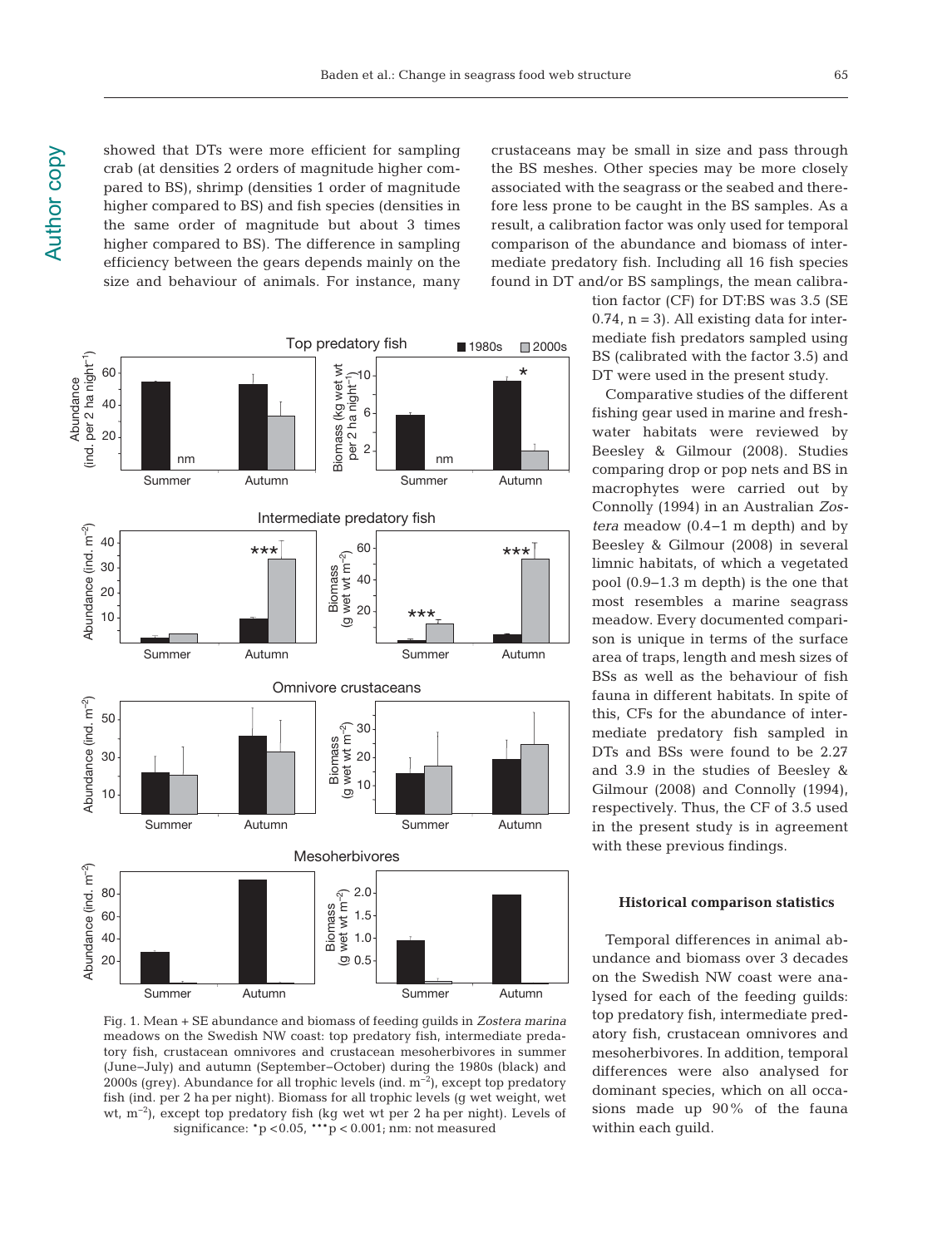Table 2. Statistical results of changes within each feeding guild of *Zostera marina* fauna between the 1980s and 2000s on the Swedish NW coast. A (a) *t*-test was used when data satisfied normality and, in the other cases, a (b) Mann-Whitney rank sum test was performed. A: abundance, B: biomass. (See Fig. 2 for Latin names.) Values in **bold** are significant at p < 0.05

| (a) Trophic group                       | Season | Selected species               | - <i>t</i> -test -               |              |                   |  |  |  |  |
|-----------------------------------------|--------|--------------------------------|----------------------------------|--------------|-------------------|--|--|--|--|
|                                         |        |                                | df                               | t.           | p                 |  |  |  |  |
| Top predatory fishes                    | Autumn | Total top pred. A              | $\overline{4}$                   | 1.862        | 0.136             |  |  |  |  |
|                                         |        | Total top pred. B              | 4                                | 3.102        | 0.036             |  |  |  |  |
|                                         |        | Cod A                          | 4                                | 5.181        | 0.007             |  |  |  |  |
|                                         |        | CodB                           | 4                                | 4.374        | $0.01^{\text{a}}$ |  |  |  |  |
|                                         |        | Trout A                        | 4                                | $-1.519$     | 0.204             |  |  |  |  |
|                                         |        | Trout B                        | 4                                | $-0.873$     | 0.432             |  |  |  |  |
| (b) Trophic group                       | Season | Selected species               | - Mann-Whitney rank sum test -   |              |                   |  |  |  |  |
|                                         |        |                                | t<br>$\mathbf n$<br>(1980, 2000) |              | p                 |  |  |  |  |
|                                         |        |                                |                                  |              |                   |  |  |  |  |
| Intermediate predatory                  | Summer | Total intermed. pred. A        | 7, 7                             | 43           | 0.259             |  |  |  |  |
| fishes                                  |        | Total intermed. pred. B        | 7, 7                             | 29           | < 0.001           |  |  |  |  |
|                                         |        | Black goby A & B               | 7, 7                             | 37           | 0.053             |  |  |  |  |
|                                         |        | Three-spined stickleback A & B | 7, 7                             | 41           | 0.165             |  |  |  |  |
|                                         | Autumn | Two-spotted goby A & B         | 7, 7                             | 41           | 0.165             |  |  |  |  |
|                                         |        | Nine-spined stickleback A & B  | 7,7                              | 69           | 0.038             |  |  |  |  |
|                                         |        | Pipefish A & B                 | 7, 7                             | 52           | 1.000             |  |  |  |  |
|                                         |        | Total intermed. pred. A        | 7,7                              | 76           | 0.001             |  |  |  |  |
|                                         |        | Total intermed. pred. B        | 7, 7                             | 77           | < 0.001           |  |  |  |  |
|                                         |        | Black goby A & B               | 7, 7                             | 61           | 0.318             |  |  |  |  |
|                                         |        | Nine-spined stickleback A & B  | 7, 7                             | 70           | 0.026             |  |  |  |  |
|                                         |        | Three-spined stickleback A & B | 7, 7                             | 71           | 0.017             |  |  |  |  |
|                                         |        | Two-spotted goby A & B         | 7, 7                             | 31           | 0.004             |  |  |  |  |
|                                         |        | Pipefish A                     | 7, 7                             | 61           | 0.318             |  |  |  |  |
|                                         |        | Pipefish B                     | 7, 7                             | 60           | 0.383             |  |  |  |  |
| Omnivore crustaceans                    | Summer | Total omnivore crust. A        | 7, 2                             | 11           | 0.889             |  |  |  |  |
|                                         |        | Total omnivore crust. B        | 7, 2                             | 13           | 0.500             |  |  |  |  |
|                                         |        | <i>Palaemon</i> spp. A & B     | 7.2                              | 14           | 0.333             |  |  |  |  |
|                                         |        | Carcinus A                     | 7.2                              | 5            | 0.222             |  |  |  |  |
|                                         |        | Carcinus B                     | 7, 2                             | 12           | 0.667             |  |  |  |  |
|                                         | Autumn | Total omnivore crust. A        | 8, 3                             | 15           | 0.630             |  |  |  |  |
|                                         |        | Total omnivore crust. B        | 8, 3                             | 20           | 0.776             |  |  |  |  |
|                                         |        | Palaemon spp. A                | 8, 3                             | 15           | 0.630             |  |  |  |  |
|                                         |        | Palaemon spp. B                | 8, 3                             | 16           | 0.776             |  |  |  |  |
|                                         |        | Carcinus A                     | 8, 3                             | 12           | 0.279             |  |  |  |  |
|                                         |        | Carcinus B                     | 8, 3                             | 13           | 0.376             |  |  |  |  |
| Mesoherbivores                          | Summer | Total mesoherbivores A & B     | 2, 2                             | 7            | 0.330             |  |  |  |  |
|                                         |        | Idoteids A                     | 5, 5                             | 17           | 0.032             |  |  |  |  |
|                                         |        | Idoteids B                     | 5, 5                             | 38           | 0.032             |  |  |  |  |
|                                         |        | Gammarids A &B                 | 3, 5                             | 21           | 0.036             |  |  |  |  |
|                                         | Autumn | Total mesoherbivores A & B     | 1.4                              | Not possible |                   |  |  |  |  |
|                                         |        | Idoteids A & B                 | 4, 5                             | 10           | 0.016             |  |  |  |  |
|                                         |        | Gammarids A & B                | 1, 4                             | Not possible |                   |  |  |  |  |
| <sup>a</sup> Square root transformation |        |                                |                                  |              |                   |  |  |  |  |

Mean abundance and biomass of the analysed feeding guilds and species during the 2 decades (1980s and 2000s) and 2 seasons (summer and autumn) are depicted in Figs. 1 & 2. Temporal differences in abundance and biomass of the total species and of selected species in each feeding guild were tested using a *t*-test. To achieve equal varian ces, a square-root transformation was used. When the data failed tests for normality (Shapiro-Wilk) due to the frequent occurrence of 0 abundance and biomass ob servations, a Mann-Whitney *U*-test was used (Table 2).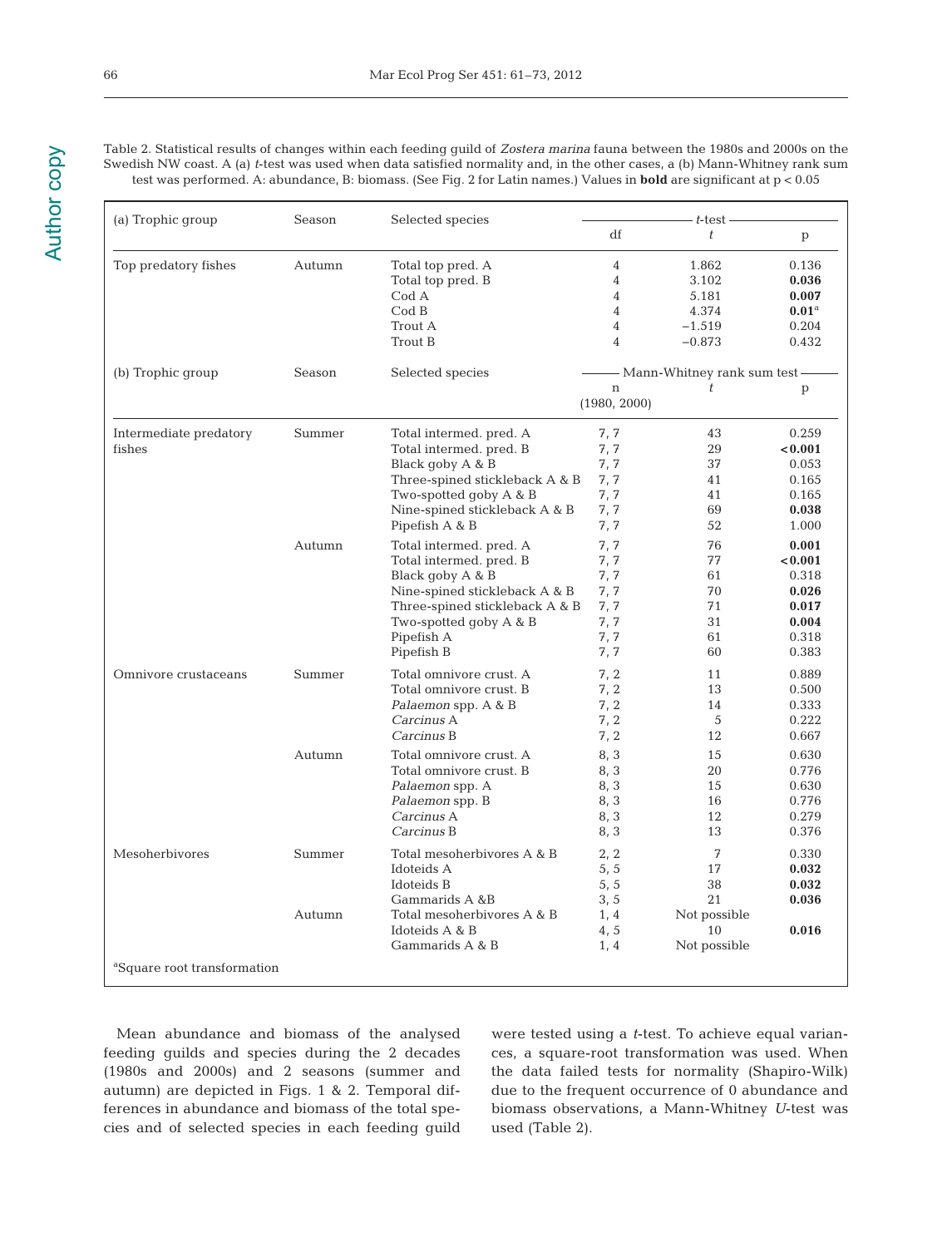

Fig. 2. Mean + SE abundance and biomass (same units as in Fig. 1) of the dominant species in each feeding guild from the Swedish north west coast *Zostera marina* habitat: top predatory fish, intermediate predatory fish, crustacean omnivores and meso herbivores in summer (June−July) and autumn (September−October) during the 1980s (black) and 2000s (grey). *Gad*.: *Gadus morhua* (cod), *Mer*.: *Merlangius merlangus* (whiting) and *Sal*.: *Salmo trutta* (trout), *G.nig*: *Gobius niger* (black goby), *G.fla*: *Gobiusculus flavescens* (two-spotted goby), *G.acu*: *Gasterosteus aculeatus* (three-spined stickleback), *Palaemon*: *Palaemon* spp. (grass shrimps), *Carcinus*: *Carcinus maenas* (green crab), *Gammarus*: *Gammarus* spp. and *Idotea*: *Idotea* spp.  $*p$  < 0.05,  $*p$  < 0.01, nm: not measured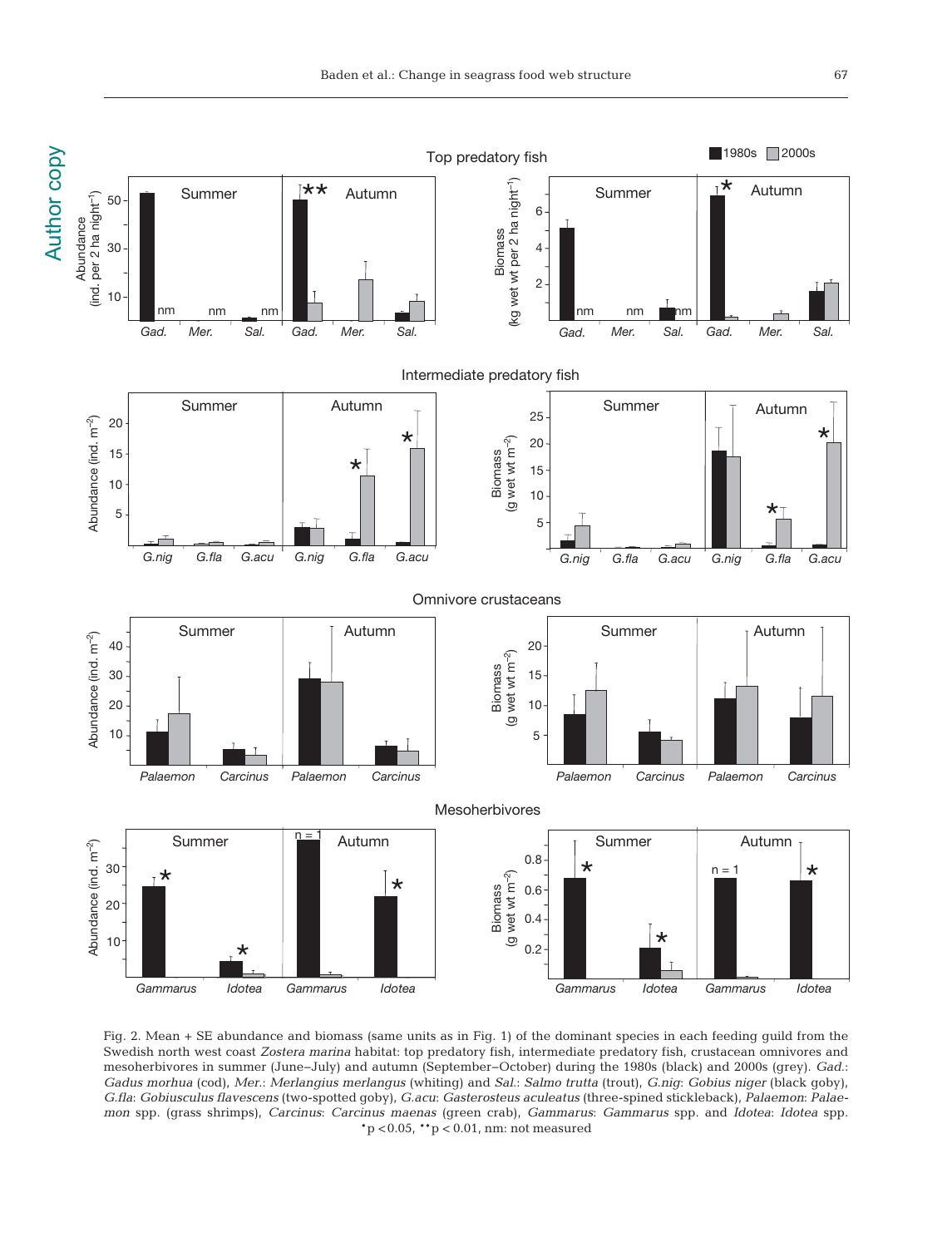# **RESULTS**

The dominant species of top predatory fish visiting *Zostera* meadows and feeding on prey associated with *Zostera* were mainly cod *Gadus morhua*, whiting *Merlangius merlangus* and trout *Salmo trutta*. During the 1980s, the mean wet wt and length of cod sampled in June were 96 g and 220 mm, increasing to 214 g and 290 mm in October. From the 2000s, only samples from October were available, with mean cod wet wt of only 25 g and corresponding length of 145 mm. The sampled trout increased in wet wt from 523 to 652 g and in length from 341 to 373 mm between summer and autumn in the 1980s. The autumn 2000s trout mean wet wt and length were 185 g and 267 mm.

Overall, the assemblage of predatory fish showed a significant decrease in autumn biomass and a weakly negative decrease in abundance  $(p = 0.136)$  over the study period (Table 2, Fig. 1). Abundance and biomass of cod decreased by 85 and 97%, respectively (Table 2, Fig. 2). In contrast at the same time, smallsized whiting (22 g wet wt, 145 mm) that were not present in the 1980s appeared in relatively high numbers in catches taken from 2000 to 2002. Trout abundance showed a weakly positive effect  $(p = 0.204)$ over the study period, but not in biomass, since mean individual weight had decreased over the same period (Table 2, Fig. 2).

The intermediate predatory fish were dominated by black goby *Gobius niger*, two-spotted goby *Gobiusculus flavescens* and three-spined stickleback *Gaste rosteus aculeatus*. No difference was found in individual weight and length of the sampled intermediate predators between decades. Between summer and autumn, 2 species increased in mean wet wt and length: black goby from 3.4 g and 65 mm to 6.2 g and 73 mm, and three-spined stickleback from 1.0 g and 7 mm to 1.3 g and 46 mm; in contrast, two-spotted goby remained unchanged at 0.5 g and 41 mm. Food choice analysis of these 3 species showed that black goby (40−90 mm, n = 22) fed on amphipods of mesoherbivore size between 300 and 600 µm, while twospotted goby  $(35-45 \text{ mm}, \text{ n} = 19)$  fed on meiofaunal ostracods (40−50 µm), harpacticoids (30−100 µm) and gastro pods (20−50 µm), with the addition of some Culicidae (mosquito larvae, 300−1000 µm) and amphi pods (300−500 µm). Three-spined stickleback (20− 70 mm, n = 18) fed on chironomid larvae (300− 500 µm), harpacticoids (100 µm) and small amphipods (150− 400 µm). Less abundant intermediate predatory fish included in total abundance and biomass of Fig. 1 were nine-spined stickle back *Pungitius pungitius* and deep-snouted pipe fish *Syngnathus typhle*.

The intermediate predatory fish species were sampled by DT during the 1980s and by BS during the 2000s. As described in the 'Materials and methods', we found that the DT was 3.5 times more efficient than the BS. When using this gear CF, we found that the total biomass (g wet wt m<sup>-2</sup>) of intermediate predatory fish had increased significantly by a factor 8 in summer and a factor of 11 in autumn between the 1980 and 2000 sampling. Abundance had increased significantly only during autumn and by a factor of 3 (Table 2, Fig 1). To show that results were robust to changes in the gear CF, the observed increase in summer and autumn biomass of intermediate predatory fish remained significant even if the DT:BS CF was reduced to 1.5 for the summer and 1 for the autumn biomass. The increase in total biomass of intermediate predatory fish was mainly caused by a weakly positive increase for black goby  $(p = 0.053)$  and three-spined stickleback  $(p = 0.165)$ during summer and a significant increase in biomass of both the schooling two-spotted goby and threespined stickleback in autumn (Table 2, Fig. 2). Pipe fish had unchanged mean abundance  $(0.2 \text{ ind. m}^{-2} \text{ in}$ summer and 2 ind.  $m^{-2}$  in autumn) and biomass (0.5 in summer and 8 g wet wt  $m^{-2}$  in autumn), while the nine-spined stickleback (0.6 ind. m−2 in summer and 1.7 ind. m−2 in autumn and corresponding wet wt of 0.84 and 2.16 g m−2 in the 1980s) almost disappeared from the studied *Zostera* meadows between the 1980s and 2000s.

Crustacean omnivores included the 2 similar sized grass shrimps *Palaemon adpersus* and *P. elegans* and the green crab *Carcinus maenas*. Both *Palaemon* spp. and *C. maenas* had about the same individual mean size in the 1980s and 2000s. The *Palaemon* spp. decreased in mean wet wt and length between summer and autumn due to recruitment (see Baden & Pihl 1984) from 0.8 g and 33 mm to 0.4 g and 26 mm. *C. maenas* in *Zostera* meadows is dominated by 1 group individuals with some 2-group individuals in summer and recruitment of 0-group individuals in autumn (Baden & Pihl 1984). The mean wet wt and maximum carapace width increased between summer and autumn from 1.2 g and 19 mm to 2.5 g and 22 mm due to growth (Baden & Pihl 1984). No longterm changes were observed in abundance and biomass of grass shrimps or green crabs (Figs. 1 & 2, Table 2). However, a shift in dominance between the 2 species of grass shrimp was observed, with the contribution of *P. elegans* to total shrimp abundance increasing from 3 to 32% from the 1980s to the 2000s.

The mesoherbivores (>7 mm as adults) were *Gammarus* spp. (mainly *G. locusta)* and *Idotea* spp. (mainly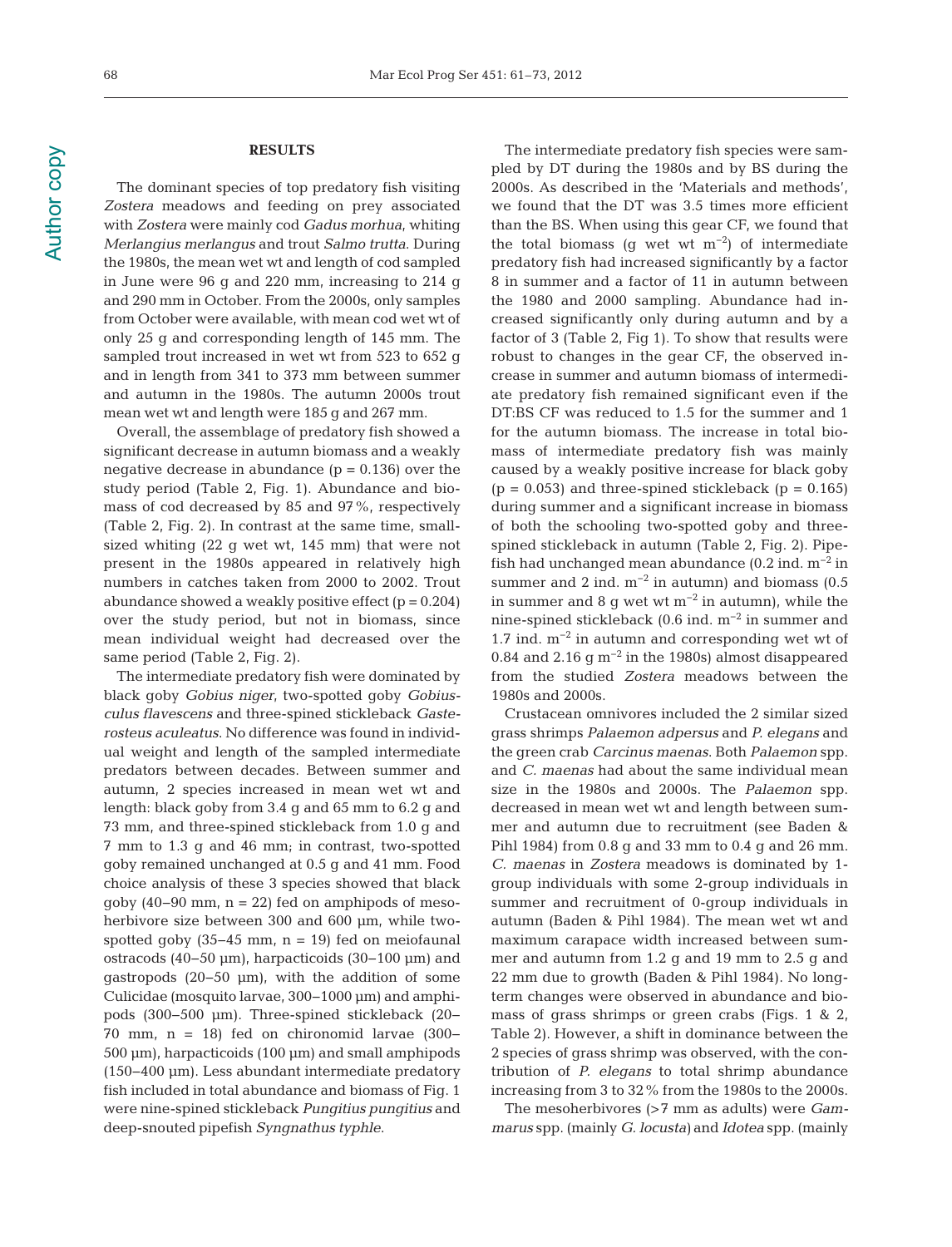*I. balthica)*. With exception of the 5 *I. balthica* individuals found in summer 2008 which had a mean wet wt of 0.1 g and length of 21 mm, only specimens from the 1980s are documented. Between summer and autumn, *Gammarus* sp. decreased in mean wet wt and length from 0.03 g and 8.5 mm to 0.02 g and 7.5 mm, and *I. balthica* from 0.05 g and 15 mm to 0.03 g and 13 mm due to recruitment (Baden & Pihl 1984).

Gammarids and idoteids were only sampled simultaneously twice during the summers in the 1980s and once during the autumn in the 1980s. Thus, statistical analysis is only possible on the mesoherbivores when separated into gammarids and idoteids. Summer abundance and biomass of both gammarids and idoteids decreased significantly between the 1980s and 2000s (Table 2, Fig. 2). During the autumn, idoteids decreased significantly in both abundance and biomass (Table2, Fig.2).As only one autumn sampling in cluding gammarids was carried out during the 1980s, a statistical analysis of gammarids was not possible.

In the reference area of Öresund (2 meadows), current intermediate fish abundance and biomass (mean  $\pm$  SE) levels in summer were 1.4  $\pm$  0.07 ind. m<sup>-2</sup> and 1.79 ± 0.25 g wet wt m<sup>-2</sup>, respectively. These values are lower than those of the Skagerrak *Zostera* meadows during the 1980s. The current abundance and biomass (mean  $\pm$  SE) of adult (>7 mm) mesoherbivores in an Öresund meadow (dominated by *Idotea* spp. but including some *Gammarus* spp.) was 32.7 ± 7.0 ind. m<sup>-2</sup> and 1.06 ± 0.22 g wet wt m<sup>-2</sup>, respectively, which are close to values recorded for the Skagerrak *Zostera* habitats in the 1980s.

#### **DISCUSSION**

Quantitative changes within functional food web groups were observed in *Zostera* meadows on the Swedish west coast between the 1980s and 2000s. Results suggest that the decline in top predatory fish, exemplified by the dramatic reduction in commercial catch along the whole of the Swedish west coast (Svedäng & Bardon 2003, Svedäng 2010) as well as lowered abundance of locally foraging younger age groups (present study), has led to a simultaneous increase in intermediate predatory fish and a reduction of mesoherbivores. These changes in concert with nutrient enrichment are likely to explain the overgrowth of filamentous algae in *Zostera* beds. Our findings thus support the conclusions drawn from field caging experiments in *Zostera* meadows which showed that the difference in predation pressure caused by intermediate predatory fish may cascade

down and affect the composition and abundance of mesoherbivores (small crustaceans and gastropods), which in turn influence the biomass of filamentous algae (Moksnes et al. 2008, Baden et al. 2010). Depending on the number of trophic levels and complexity of the food web, this cascade can be either synergistic or antagonistic to documented eutrophication (Oksanen et al. 1981, Rosenberg et al. 1990, Diaz & Rosenberg 2008, Moksnes et al. 2008, Eriksson et al. 2009, Baden et al. 2010).

Overfishing of cod in the Kattegat and Skagerrak along the Swedish west coast has caused a stock decrease of over 90% since the early 1970s, with the most dramatic decline occurring from the mid-1980s (Svedäng & Bardon 2003). Cod was therefore still relatively abundant when the first sampling of organisms in this study was carried out (Pihl 1982). It is highly likely that the continuous excessive fishing, taking place during the last 2 decades, explains the dramatic drop in juvenile cod abundance and biomass in these seagrass habitats between the 1980s and 2000s (Fig. 2). This is confirmed by coastal trawl surveys in fjords of the Skagerrak archipelago during the 2000s that reveal strongly decimated cod populations compared to previous sampling in the 1970s (Svedäng & Svenson, 2006).

In the 1980s, high densities of 1- and 2-group cod were found in the *Zostera* meadows, whereas in the 2000s, only a few of the 0-group were recorded. The concomitant appearance of small whiting as the cod disappeared may be a consequence of the reduction in predation pressure and/or interspecific competition for food in juveniles, as suggested by Hop et al. (1994). The increasing numbers of trout observed in recent catches may also be due to its reduced interaction with cod in the seagrass meadows. Stomach analyses from fish surveys (L. Pihl unpubl. data) show that cod and trout share common food items, e.g. Nereidae, *Crangon crangon*, *Pomatoschistus* spp. and *Sprattus sprattus*, suggesting a significant diet overlap between the 2 species.

The 8- to 11-fold increase in biomass of interme diate predatory fish in *Zostera* meadows over the last 3 decades is driven by the increased biomass of three-spined stickleback and black goby in summer, and of two-spotted goby and three-spined stickleback in the autumn. According to Hop et al. (1992), both black and two-spotted goby are frequently preyed upon by medium-sized cod (150−450 mm) in the Norwegian Skagerrak. Gadoid species up to a size of 250 mm occupying *Zostera* habitats on the Swedish west coast prey to a large extent upon gobies, whereas sticklebacks are rare in top predatory fish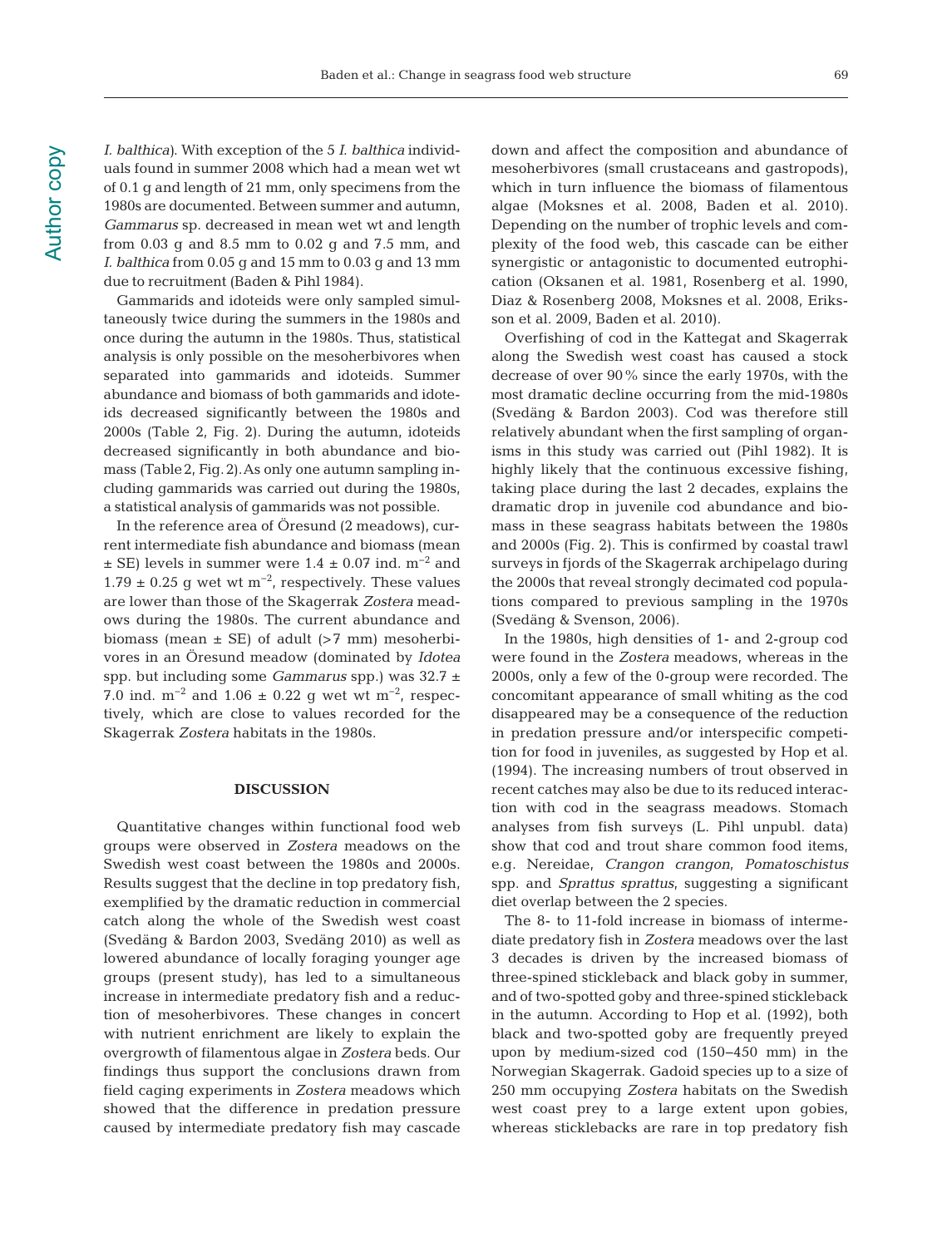70

stomachs (Wennhage & Pihl 2002). The rich occurrence of filamentous algae in *Zostera* beds during recent years may have promoted three-spined sticklebacks by providing them with additional refuge and breeding grounds (Wennhage & Pihl 2007).

The reduced predation pressure from top predators (mainly cod) is probably the main reason for the general increase in intermediate fish predators in the *Zostera* habitat (Svedäng & Bardon 2003, Ask & Westerberg 2009). However, nine-spined sticklebacks have almost disappeared, and the reason be hind their disappearance is as yet unknown. As far as we know, they have not been reported as food items for top predatory fish on the Swedish west coast (Wennhage & Pihl 2002). The 2 species of stickleback are known to exhibit resource partitioning (Delbeek & Williams 1987), but the preferred habitat of the nine-spined stickleback is more brackish than that of the three-spined stickleback. A change in salinity is another possible explanation for the shift in dominance amongst sticklebacks, but unfortunately, no data exist for salinity changes in surface water from this period. The food choice of the dominant intermediate predatory fish species in seagrass shows that they are able to consume mesoherbivores >7 mm, but at present they are mainly feeding on smaller amphipods and meiofauna, as the larger mesoherbivores are rare or missing. No data are available with respect to the food choice of intermediate predatory fish in the 1980s. The disappearance of mesoherbivores in present-day seagrass could be the result of high predation pressure that rarely allows species such as idoteids and gammarids to reach adult size.

Numbers of omnivorous grass shrimps *Palaemon adspersus* and *P. elegans* and green crabs *Carcinus maenas* did not change over the investigated period. Interestingly, the ratio between the 2 shrimp species has shifted in favour of *P. elegans,* which is a more generalistic species occurring in rock pools and intertidal sandy bottoms, as well as in non-tidal *Zostera* beds (Berglund 1982). *P. elegans* is also more tolerant of high temperatures, especially in combination with extreme salinities and low oxygen concentrations (Berglund 1980, Berglund & Bengtsson 1981). It is therefore likely that the observed shift in dominance between the 2 species is due to increased water temperatures since the mid-1980s and occurrence of filamentous algae in the *Zostera* meadows, which causes nocturnal hypoxia when respiration exceeds photo synthesis (Johnson & Welsh 1985, Amund 2009).

During the 1980s, gammarids and idoteids were the dominant mesoherbivores in *Zostera* habitats on the Swedish west coast, with abundances of around 30 to 90 ind. m−2 (Baden & Pihl 1984). Our results show that the mesoherbivore trophic level in *Zostera* meadows has been reduced dramatically over the last 3 decades to less than 1 ind. m<sup>-2</sup>. This is in contrast to the 2 *Zostera* habitats in the northern Öresund, which has a healthy top predator population and about 40 adult mesoherbivores per  $m<sup>2</sup>$ . In the Baltic, adult mesoherbivores may reach densities of several hundred per  $m<sup>2</sup>$  in the southern Baltic to several thousand per m<sup>2</sup> in the mid-Baltic *Zostera* meadows*,* leaving the seagrass clean of epiphytes (Bobsien 2006, Jephson et al. 2008, Baden et al. 2010). Stocks of top predators in the Baltic are recovering, but re main decimated compared to the levels of some de cades ago (Österblom et al. 2007, Casini et al. 2008). The high abundance of mesoherbivores in mid-Baltic *Zostera* meadows and the depleted levels in the Skagerrak may both be the result of changes to the abundance of top predators since the 2 systems differ in trophic structure (Baden et al. 2010).

Gammarid adult mesoherbivores were last recorded in the studied *Zostera* beds on the Swedish west coast in 1986 and were not present at all in 1997. The idoteids have become rare since the late 1980s. Adult idoteids and gammarids are important and efficient mesoherbivores of filamentous green algae and can consume about 14 to 17 mg wet wt *Cladophora* spp. ind.–1 in 48 h (Jephson et al. 2008, Moksnes et al. 2008, Andersson et al. 2009). Both idoteids and gammarids are still present in the neighbouring *Fucus* spp. closer to shore, but mesoherbivores >3 mm are currently rare in seagrass on the Swedish west coast (Pavia et al. 1999, Jephson et al. 2008), most likely because of the high abundance of intermediate predators (present study). Concordant cage experiments carried out in *Zostera* beds on the Swedish west coast have shown that where intermediate predatory fish were present and predated on mesoherbivores, a bloom of filamentous green algae occurred (Moksnes et al. 2008). The bloom was accentuated when combined with nutrient enrichment. However, when predation was excluded using a 1 mm mesh cage, a settlement of gammarids occurred whose members were able to grow to adult size. In these treatments, the abundance of mesoherbivores was comparable to the 1980s, and less filamentous algae were found (Moksnes et al. 2008, Baden et al. 2010).

An additional food resource for intermediate predators and omnivores is the leaf fauna found on *Zostera* (mean body size of about 3 mm), which is mainly composed of small amphipod species and harpacticoids, but also small gastropod species dominated by rissoid snails and the occasional mass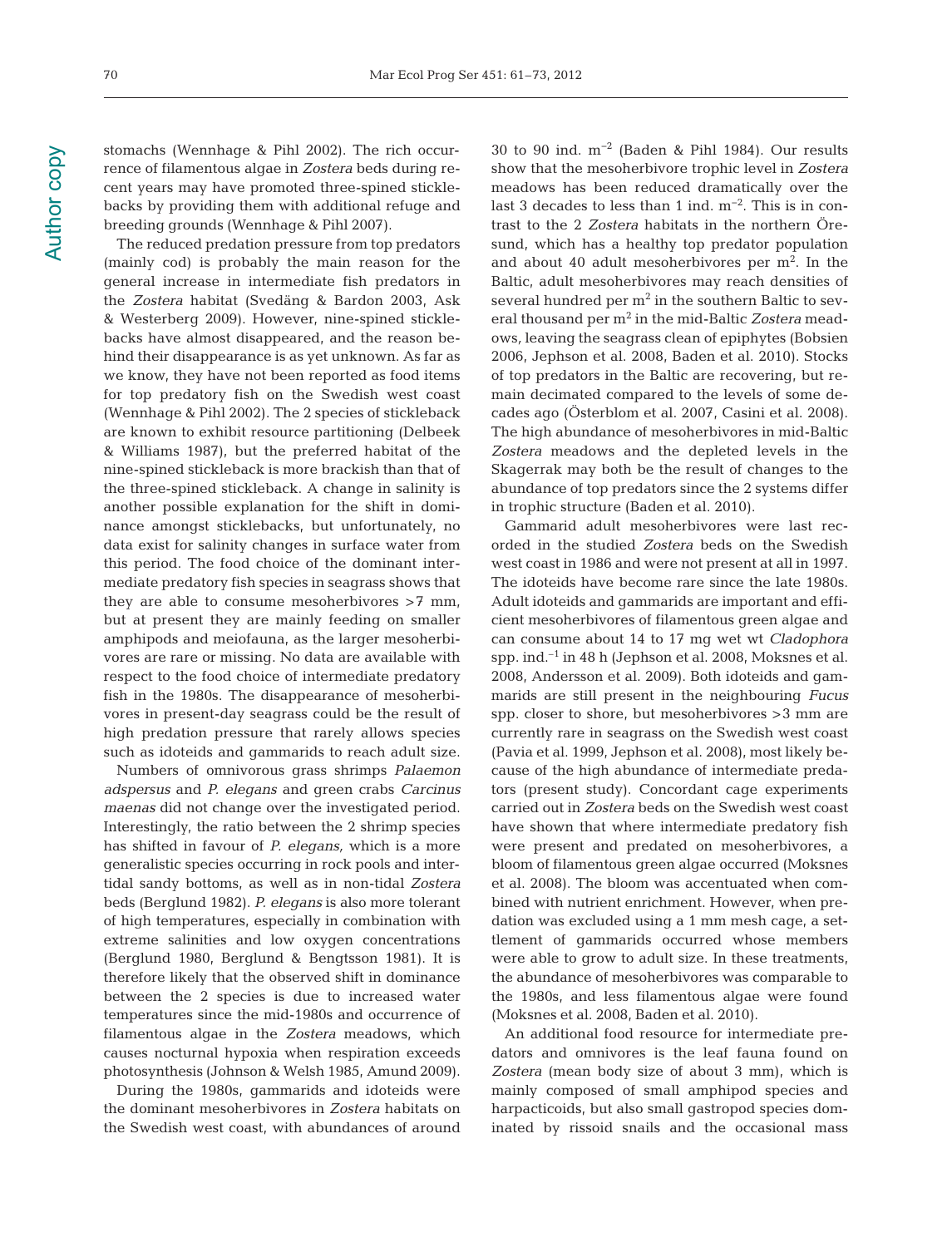occurrence (104 ind. m−3) of newly settled *Mytilus edulis* (Baden 1990). The importance of leaf fauna in the diet of intermediate predators and omnivores has been well documented (Wennhage & Pihl 2002, Bobsien 2006, Jephson et al. 2008) and is confirmed by present study. Historical data from 1 of the studied *Zostera* locations indicate a decrease in abundance of small leaf fauna amphipods, from  $42 \times 10^3$  and  $35 \times 10^3$  ind. m<sup>-2</sup> in 1985 and 1997, respectively, to  $25 \times 10^3$  ind. m<sup>-2</sup> in 2004, inhabiting the same biomass of *Zostera* (Baden 1990, Jephson et al. 2008, S. Baden unpubl.). The small gastropod species, however, maintained about the same level of abundance over this time period, around (1 to 2) ×  $10^3$  ind. m<sup>-2</sup>. Thus, it appears that *Zostera* leaf fauna (especially crustaceans) has also experienced increased predation pressure from the intermediate predator and omnivore trophic levels.

## **CONCLUSION**

Despite the imbalance in sampling that often characterises historical data, there are definite indications that a shift in food web structure has taken place over the last 3 decades in Swedish west coast *Zostera* habitat, in which the effects of a loss of top predators has pushed the balance between trophic levels towards a new state. When sampling today, one generally finds fewer top predatory fish, more intermediate predators and fewer herbivores. It is probable that this shift is partly responsible for the increased production of filamentous algae, especially when combined with the eutrophication documented in the area (Fig. 3). The exact mechanisms of how and when the herbivores fail to control the algal growth remain unclear, but an on-going study suggests that temporal match− mismatch scenarios and system seasonal productivity may be involved (C. J. Svensson et al. unpubl.). At the very least, it can be said that the existing eutrophication has not created any in creased consumer response (bottom-up effect), as herbivores are decreasing in number. Understanding the relative proportion of top-down (overfishing) and bottom-up (nutrient) effects responsible for blooms of damaging filamentous algae is of direct importance to stakeholders. From relatively few studies in seagrass, Burkepile & Hay (2006) modelled this inter action and preliminarily concluded that top-down effects may be of equal or greater significance than bottom-up effects. These historical data reviews, together with future experiments, will hopefully provide a basis for even better explanatory models.



Fig 3. Relative change in biomass between the 1980s and 2000s for each of the trophic levels, top predatory fish (TPF), intermediate predatory fish (IPF), crustacean omnivores (CO) and mesoherbivores (MH). The surface of the smallest square on each trophic level indicates the percentage biomass of the largest biomass square, which represents 100%

*Acknowledgements*. This study was financed by FORMAS no. 217-2007-1114 to P.Å., S.B. and C.J.S. We are grateful for the field assistance provided during 2008 by G. Ulvros, A. Björnsdotter, A. Emanuelsson, A. Emanuelsson, D. Hinzmann, N. Lundquist, C. Nyström, E. Pihl and S. Svantesson. We thank W. Thornedyke for English grammar correction.

#### LITERATURE CITED

- Amund AEB (2009) Har isvintrerna förändrats? Havet (The sea). The environmental conditions in Swedish coastal waters 12–15 (in Swedish). Available at www.havet.nu
- Andersson PM, Andersson LS (2006) Long term trends in the sea surrounding Sweden. Part 1. Nutrients. Report No. 34, 2006. Swedish Meteorological and Hydrological Institute, Gothenburg
- ▶ Andersson S, Persson M, Moksnes PO, Baden S (2009) The role of the amphipod *Gammarus locusta* as a grazer on macroalgae in Swedish seagrass meadows. Mar Biol 156: 969−981
	- Ask L, Westerberg H (eds) (2009) Fiskbestånd och miljö i hav och sötvatten. Resurs- och miljööversikt. Swedish Fisheries Investigation, Gothenburg
- ► Baden SP (1990) Cryptofauna of *Zostera marina* (L.): abundance, biomass and population dynamics. Neth J Sea Res 27: 81−92
	- Baden SP, Pihl L (1984) Production. abundance and biomass of mobile epibenthic fauna in *Zostera marina* meadows. Ophelia 23:65-90
- ▶ Baden SP, Gullström M, Lundén B, Pihl L, Rosenberg R (2003) Vanishing seagrass *(Zostera marina* L.) in Swedish coastal waters. Ambio 32: 374−377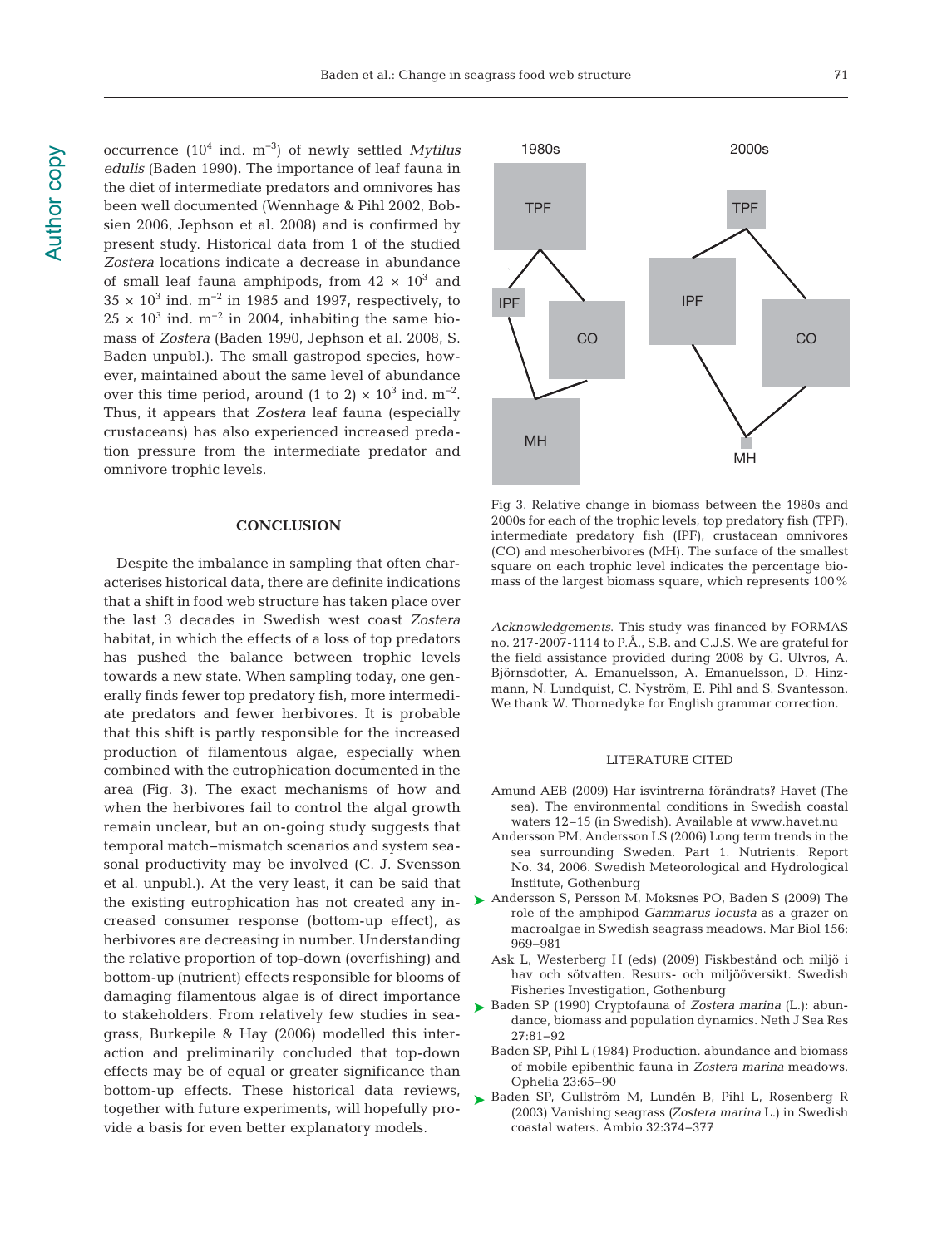- ► Beesley LS, Gilmour JP (2008) A modified drop net for sampling fish communities in complex habitats: a description and comparison with other techniques. N Am J Fish Manag 28:1214-1222
	- Berglund A (1980) Niche differentiation between two littoral prawns in Gullmar Fjord, Sweden: *Palaemon adspersus* and *P. squilla.* Holarct Ecol 3: 111−115
- ► Berglund A (1982) Coexistence, size overlap and population regulation in tidal vs. non-tidal *Palaemon* prawns. Oeco logia 54:1−7
	- Berglund A, Bengtsson J (1981) Biotic and abiotic factors determining the distribution of two prawn species: *Pal ae mon adspersus* and *P. squilla.* Oecologia 54: 1−7
	- Bobsien IC (2006) The role of small fish species in eelgrass food webs of the Baltic Sea. PhD thesis, Christian-Albrechts-University, Kiel
	- Boesch DF, Carstensen J, Paerl HW, Skjoldal HR, Voss M (2008) Eutrophication of the seas along Sweden's west coast. Report no. 5898. The Swedish Environmental Protection Agency, Stockholm
- ► Borum J, Pedersen O, Greve TM, Francovich TA, Zieman JC, Fourqurean JW, Madden CJ (2005) The potential role of plant oxygen and sulphide dynamics in the die-off events of the tropical seagrass *Thalassia testudinum.* J Ecol 93: 148−158
- ► Burkepile DE, Hay ME (2006) Herbivore vs. nutrient control of marine primary producers: context-dependent effects. Ecology 87: 3128−3139
- Casini M, Lövgren J, Hjelm J, Cardinale M, Molinero JC, ➤ Korlinovs G (2008) Multi-level trophic cascades in a Lond B Biol Sci 275: 1793−1801
- ▶ Connolly RM (1994) Comparison of fish catches from a buoyant pop net and a beach seine net in a shallow seagrass habitat. Mar Ecol Prog Ser 109:305-309
- Costanza R, d'Arge R, de Groot R, Farber S and others (1997) ➤ The value of the world's ecosystem services and natural capital. Nature 387: 253−260
- ▶ Delbeek JC, Williams DD (1987) Resource partitioning between sympatric populations of brackish water sticklebacks. J Anim Ecol 56: 949−967
	- den Hartog C (1970) The seagrasses of the world. Verh Kon Ned Akad Wet Avd Natuurk Ser II 59:1-275
- Diaz RJ, Rosenberg R (2008) Spreading dead zones and con-➤ sequences for marine ecosystems. Science 321:926-929 Duarte CM, Borum J, Short FT, Walker DI (2008) Seagrass ecosystems: their global status and prospects. In: Polunin NVC (ed) Aquatic ecosystems. Trends and global prospects. Cambridge University Press, Cambridge, p 281–294
- ► Duffy JE, Hay ME (2000) Strong impacts of grazing amphipods on the organisation of a benthic community. Ecol Monogr 70:237-263
- ► Eriksson BK, Ljunggren L, Sandström A, Johansson G and others (2009) Declines in predatory fish promote bloomforming macroalgae. Ecol Appl 19: 1975−1988
- ► Frank KT, Petrie B, Choi JS, Leggett WC (2005) Trophic cascades in a formerly cod-dominated ecosystem. Science 308: 1621−1623
	- Green EP, Short FT (2003) World atlas of seagrasses. University of California Press, Berkeley, CA
- Harvey CJ, Cox SP, Essington TE, Hansson S, Kitchell JF (2003) An ecosystem model of food web and fisheries interaction in the Baltic Sea. ICES J Mar Sci 60: 939−950
- Hauxwell J, Cebriàn J, Furlong C, Valiela I (2001) Macroalgal canopies contribute to eelgrass (*Zostera marina*) de cline in temperate estuarine ecosystems. Ecology 82: 1007−1022
- Hauxwell J, Cebrian J, Valiela I (2003) Eelgrass *Zostera* ➤ *marina* loss in temperate estuaries: relationship to landderived nitrogen loads and effect of light limitation im posed by algae. Mar Ecol Prog Ser 247:59-73
- ► Heck KL, Pennock JR, Valentine JF, Coen LD, Sklenar SA (2000) Effects of nutrient enrichment and small predator density on seagrass ecosystems: an experimental assessment. Limnol Oceanogr 45: 1041−1057
- ► Holmer M, Bondgaard EJ (2001) Photosynthetic and growth response of eelgrass to low oxygen and high sulfide concentrations during hypoxic events. Aquat Bot 70:29–38
- ► Holmer M, Baden S, Boström C, Moksnes PO (2009) Regional variation in eelgrass (*Zostera marina*) morphology, production and stable sulfur isotopic composition along the Baltic Sea and Skagerrak coasts. Aquat Bot 91: 303−310
	- Hop H, Gjøsæter J, Danielsson DS (1992) Seasonal feeding ecology of Atlantic cod (*Gadus morhua* L.) on the Norwegian Skagerrak coast. ICES J Mar Sci 49:453-461
	- Hop H, Gjøsæter J, Danielsson DS (1994) Dietary composition of sympatric cod, *Gadus morhua* L., and juvenile whiting *Merlangius merlangus* L., in a fjord of southern Norway. Aquac Fish Manag 25:49-64
- ▶ Hughes AR, Bando KJ, Rodriguez LF, Williams SL (2004) Relative effects of grazers and nutrients on seagrasses: a meta-analysis approach. Mar Ecol Prog Ser 282: 87−99
- Jackson JB, Kirby MX, Berger WH, Bjorndal KA and others ➤ (2001) Historical overfishing and the recent collapse of coastal ecosystems. Science 293: 629−637
- heavily exploited open marine ecosystem. Proc R Soc  $\blacktriangleright$  Jephson T, Nyström P, Moksnes PO, Baden SP (2008) Trophic interactions in *Zostera marina* beds along the Swedish coast. Mar Ecol Prog Ser 369:63-76
	- Johannesson T, Sollie A (1994) Overvåking av gruntvannsfauna på Skagerakkysten (Monitoring of shallow fauna along the Norwegian coast of Skagerrak). Fisken Havet  $10:1 - 91$
	- Johnson DA, Welsh BL (1985) Detrimental effects of *Ulva* ➤ *lactuca* (L.) exudates and low oxygen on estuarine larvae. J Exp Mar Biol Ecol 86:73–83
		- Karlsson C (2009) Utbredning av snabbväxande makroalger i relation till belastning av kväve och fosfor i regionen Orust-Tjörn. MS thesis, University of Gothenburg, Gothenburg
	- Lindegren M, Diekmann R, Mölleman C (2010) Regime ➤ shifts, resilience and recovery of a cod stock. Mar Ecol Prog Ser 402:239-253
	- ▶ McGlathery KJ (1995) Nutrient and grazing influences on a subtropical seagrass community. Mar Ecol Prog Ser 122: 239−252
		- Moksnes PO, Gullström M, Tryman K, Baden SP (2008) Trophic cascades in a temperate seagrass community. Oikos 117: 763−777
		- Nyberg P, Degerman E (1988) Standardized fish sampling with survey-nets. Contrib No. 7. Freshwater Research Laboratory, Drottningholm (in Swedish with English summary)
	- Nyqvist A, André C, Gullström M, Baden SP, Åberg P (2009) ➤Dynamics of seagrass meadows on the Swedish Skagerrak coast. Ambio 38: 85−88